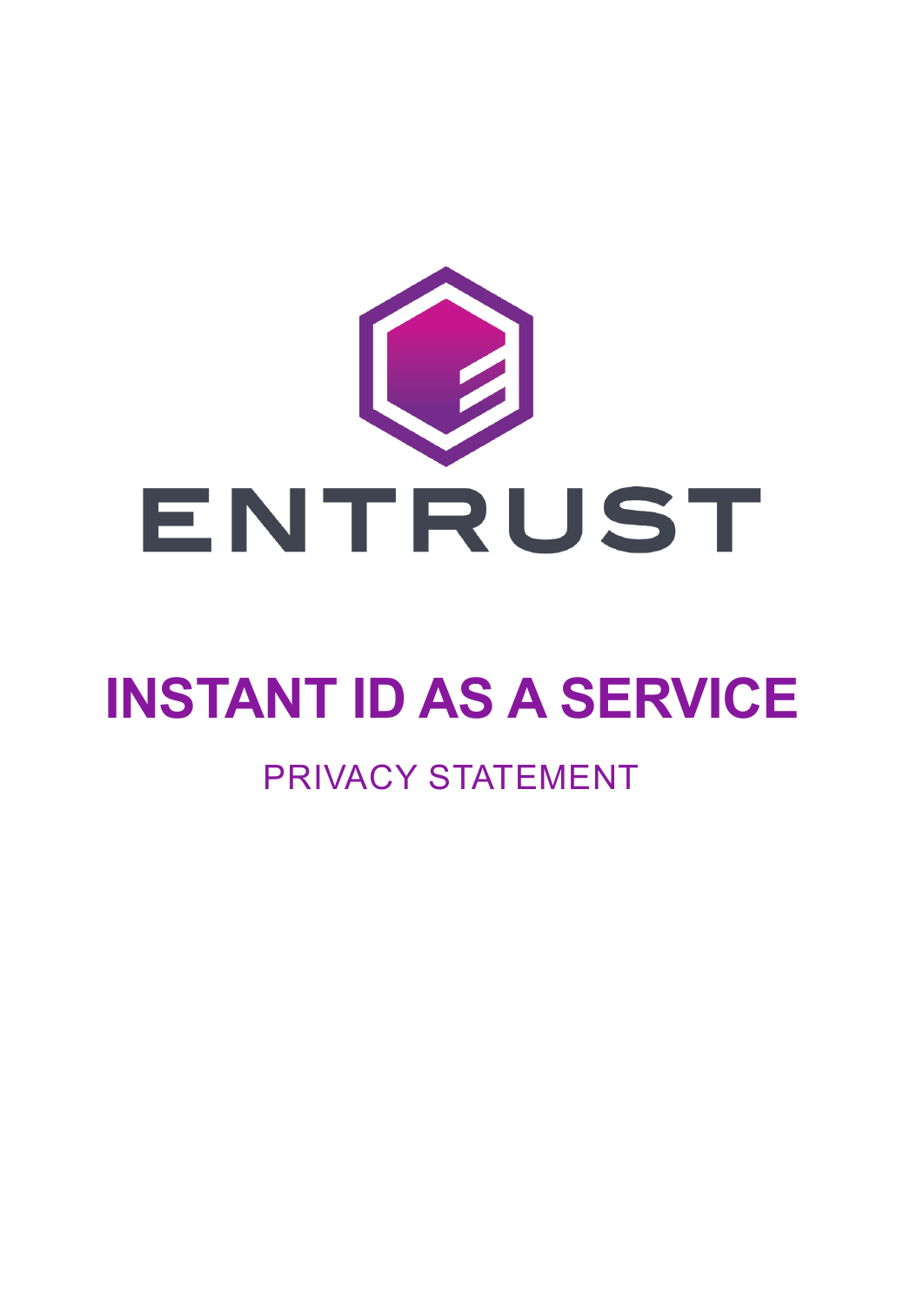

# **Contents**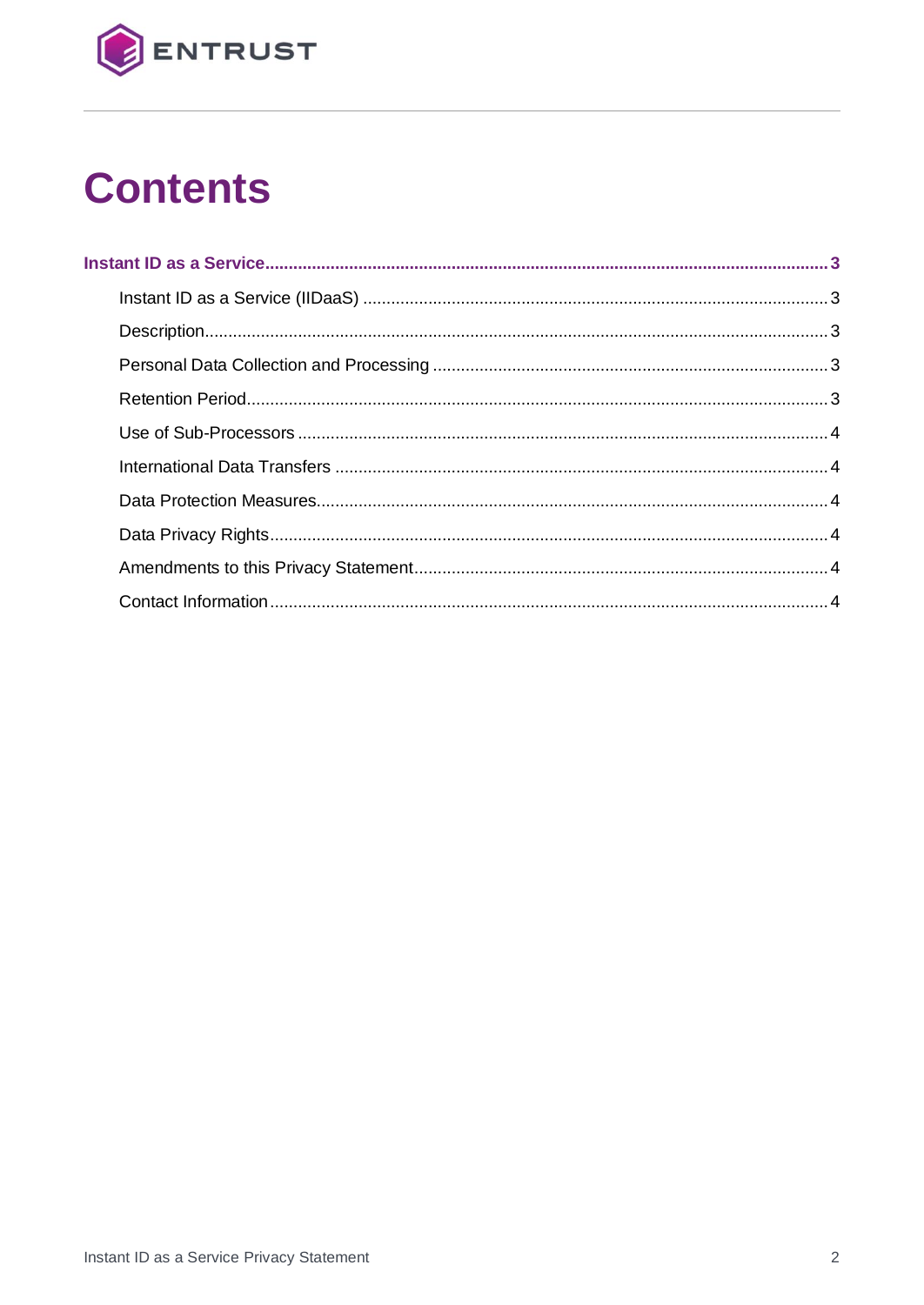

## <span id="page-2-0"></span>**Instant ID as a Service**

**Last Updated: May 24, 2021**

#### <span id="page-2-1"></span>**Instant ID as a Service (IIDaaS)**

This product privacy notice describes how Instant ID as a Service (IIDaaS) collects and processes personal data pursuant to applicable data privacy laws.

#### <span id="page-2-2"></span>**Description**

IIDaaS is a software that offers a simple, secure, adaptable and efficient way to issue physical and digital IDs using a single, easy-to-use platform. IIDaaS leverages sophisticated Entrust cloud services to help organizations securely issue the physical or digital IDs of citizens, students and employees across the globe.

#### <span id="page-2-3"></span>**Personal Data Collection and Processing**

The types of personal data collected by IIDaaS are dependent on what kind of physical ID (card) and/or digital ID the enterprise customer is issuing. Entrust does not have access to customer data. Each enterprise customer is set up as a unique tenant and the enterprise customer mandates who has access to the personal data.

| <b>Personal Data Type</b>      | <b>Purpose for Processing</b> |
|--------------------------------|-------------------------------|
| <b>Email Address</b>           | <b>Credential issuance</b>    |
| Employee ID                    | Credential issuance           |
| <b>Employee Signature</b>      | Credential issuance           |
| Name                           | Credential issuance           |
| Photo                          | Credential issuance           |
| <b>Title/Business Function</b> | <b>Credential issuance</b>    |

#### <span id="page-2-4"></span>**Retention Period**

Entrust does not retain personal data. Any retention periods applicable to personal data are set and controlled by the enterprise customer.